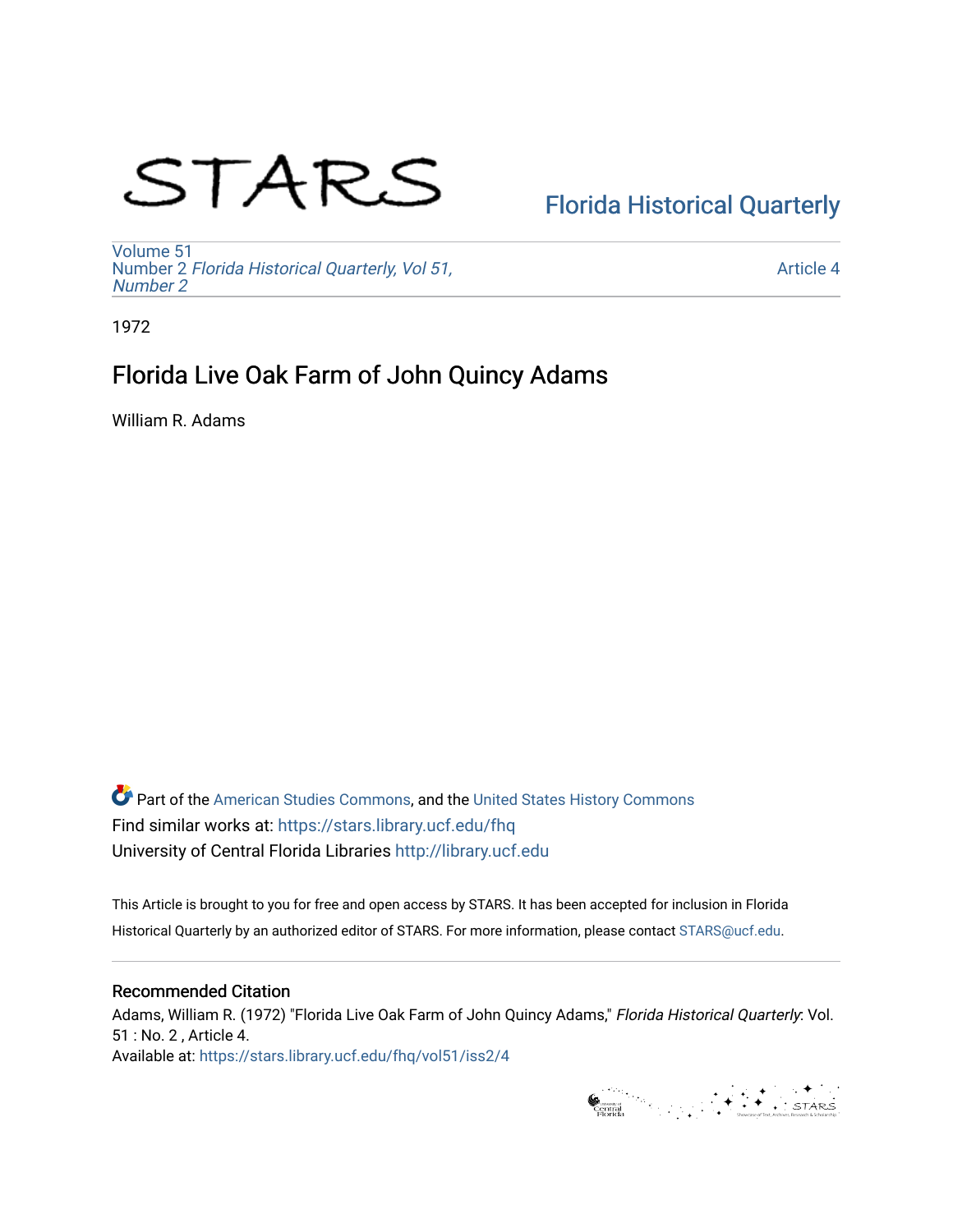### **FLORIDA LIVE OAK FARM OF JOHN QUINCY ADAMS**

by WILLIAM R. ADAMS\*

The preservation of America's forests did not become a vital<br>
concern much before the end of the nineteenth century. concern much before the end of the nineteenth century. The five laws that Congress passed prior to 1873 dealing specifically with the woodlands resulted primarily from a determination to insure an adequate supply of timber for the navy. The live oak, indigenous to the southern coastal area of the United States, was the principal object of the first three laws, the Naval-Timber Purchase Act of 1799 and the two Naval-Timber Reserve acts of 1817 and 1827. Highly prized by shipbuilders for its extremely hard and durable wood, the live oak also prompted President John Quincy Adams to order established in West Florida a tree plantation, which became America's first serious experiment in forest management and woodlands conservation. Unfortunately for the future of America's forests, Adams' plan expired in the snarled web of Jacksonian politics. During its brief life, however, the West Florida project strengthened awareness within the Congress and the administration to the threat against the forests by continuing depredations, and it left a residue of preventive law in the Timber Trespass Act of 1827. The episode revealed that not all Americans in that era shared a presumption that the nation's forests were inexhaustible, and it produced for a heedless posterity a genuine champion of conservation in the person of John Quincy Adams.

The qualities of the live oak were recognized long before the American Revolution, when it had already become a staple article of export to the West Indies and Europe. The angular shape of its limbs and roots admirably designed the tree's timber for the curved section of ship's hulls. Naval officers especially appreciated the resilient fiber of the close-grained wood for warship construction. The tremendous demand for its timber had provoked a lively plunder of the southern coastal

<sup>\*</sup> Mr. Adams is a doctoral student in history at Florida State University. The author wishes to thank the Adams Manuscript Trust for permission to quote from the Adams Papers.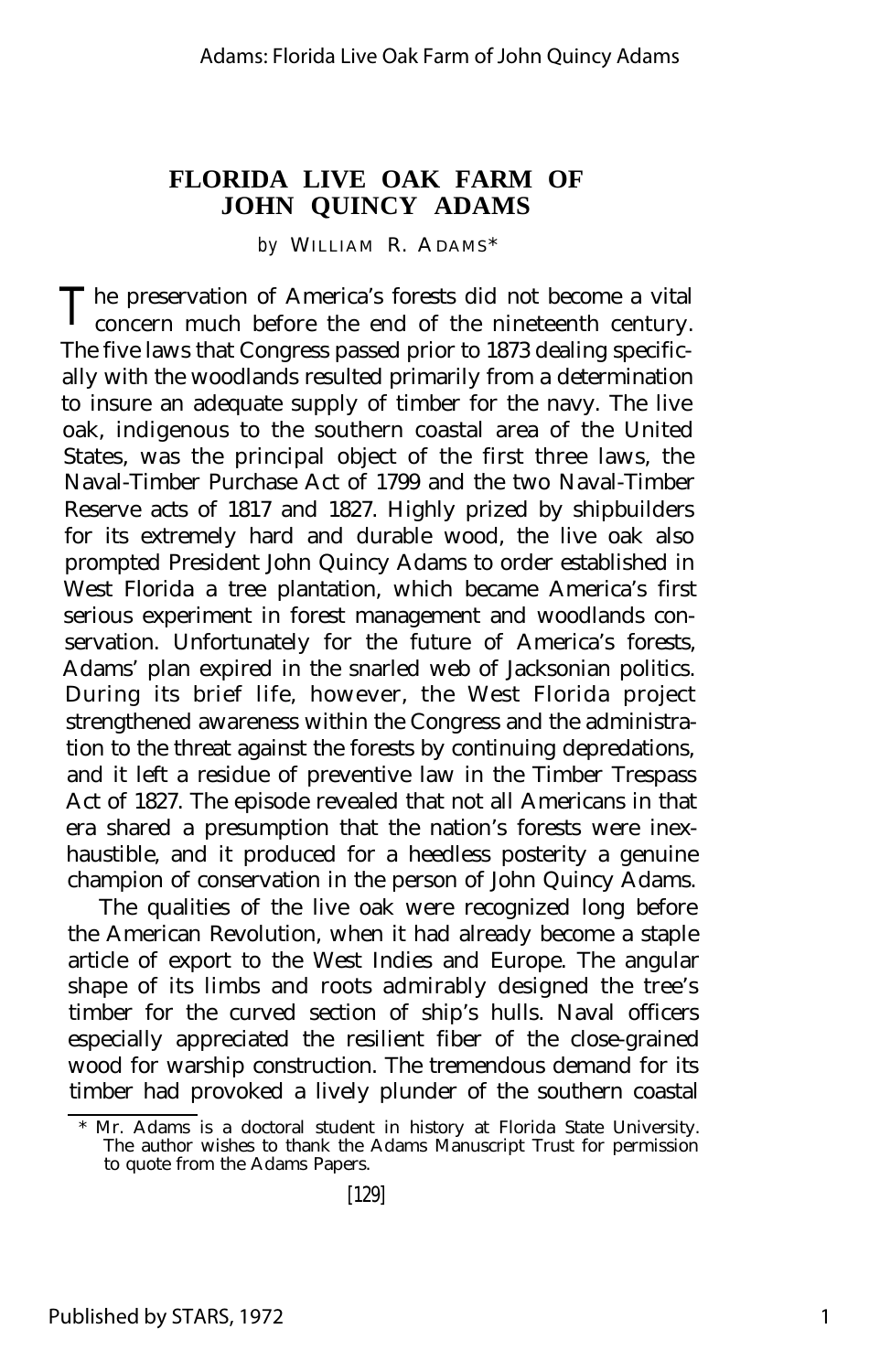belt of live oaks, arousing apprehension over the tree's survival even before the establishment of a navy. John Jay was among the first of the young nation's officials to express concern over the continuing availability of ship timber, warning that it would become scarce unless measures were taken to prevent waste. President Washington's revenue commissioner, Tench Coxe, also urged action to protect naval stores. $1$ 

Enthusiastic as they were about the live oak's qualities, officials of the nation's fledgling navy in the 1790s were doubly concerned about its preservation. John Humphreys, charged with supervising construction of the navy's first six frigates, testified in 1794 that live oak timber remained durable in ships for forty to fifty years and was "greatly superior to any in Europe."<sup>2</sup> More than one navy secretary took pains to advertise the advantages that would accrue to American warships by constructing them of live oak and to alert the Congress to threats against the tree. James McHenry warned in 1797 that "the land which is clothed with it may pass into hands that may make its attainment hereafter more expensive, if not impracticable."<sup>3</sup> Benjamin Stoddert used the French crisis to impress upon the Congress a need for measures to assure supply of the timber from easily accessible coastal stands. He combined a warning of its increasing scarcity with a recommendation that the legislators appropriate \$100,000 to secure the necessary timber. The Congress responded by passing the Timber Act of 1799, which authorized the President to spend twice that amount to purchase timber or timber lands and to preserve them for future use.<sup>4</sup> Relying no doubt upon the object lesson afforded

<sup>1.</sup> Jenks Cameron, *The Development of Governmental Forest Control in the United States* (Baltimore, 1928), 28-29; Richard G. Lillard, *The Great Forest* (New York, 1947), 161.

<sup>2.</sup> Report of John Humphreys, December 23, 1794, in *American State Papers, Documents, Legislative and Executive of the Congress of the United States, Naval Affairs,* 4 vols. (Washington, 1832-1861), I, 8-9.

<sup>3.</sup> James McHenry to John Parker, January 11, 1797, in *ibid.,* 26-27. This may be an early indication of apprehension over transfer to France of Spain's territories along the gulf coast, which harbored major stands of live oak.

<sup>4.</sup> Benjamin Stoddert to the chairman of the house naval committee, December 29, 1798, in *ibid.,* 65-66; Samuel Trask Dana, *Forest and Range Policy: Its Development in the United States* (New York, 1956), 46. Two islands situated close to the Georgia coast were subsequently purchased.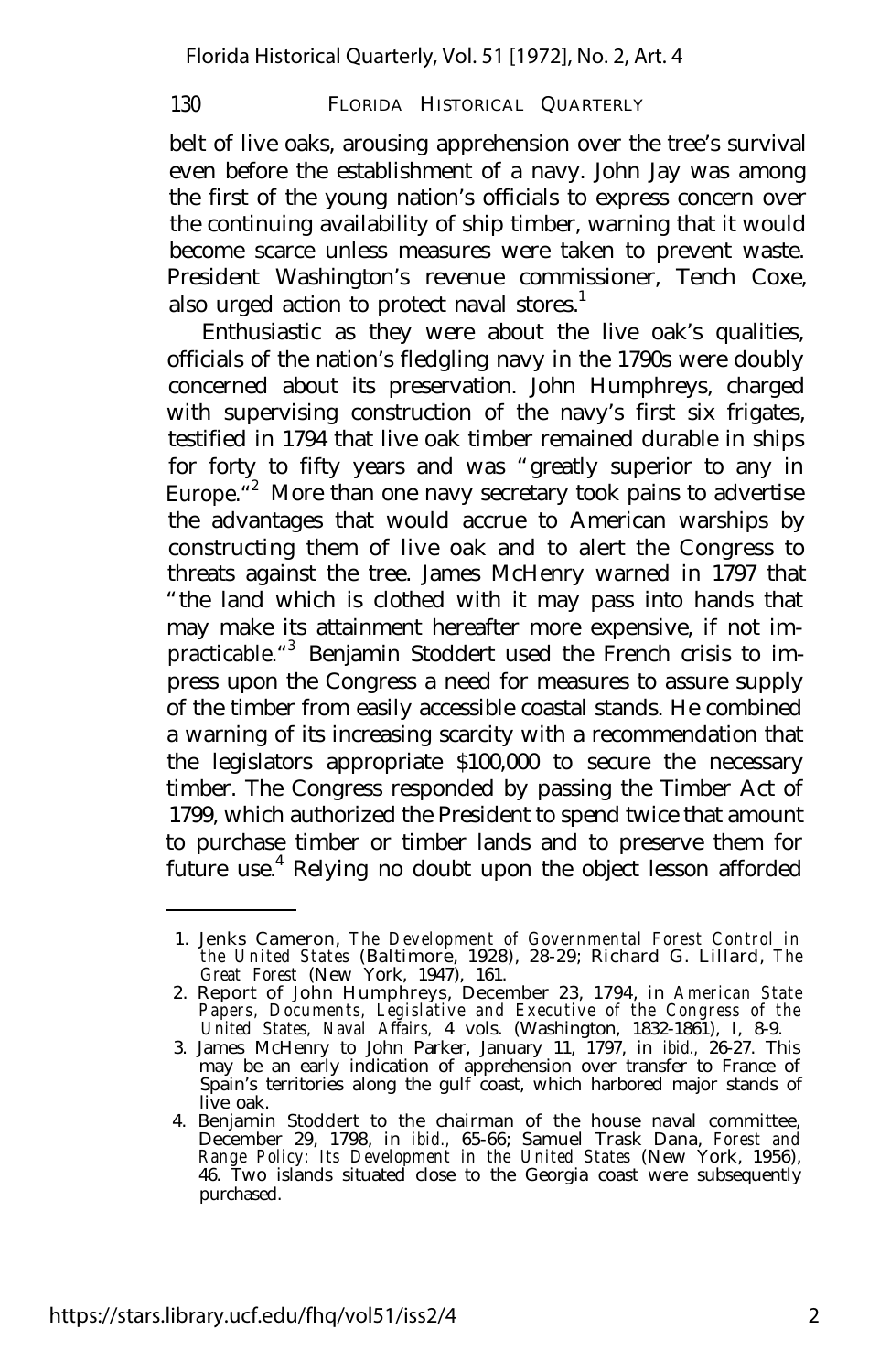by the naval with England, the navy secretary declared to the president of the senate in 1814 that "the importance of securing for *public use all* that valuable species of oak . . . is sufficiently obvious."<sup>5</sup> Under the 1817 law the secretary of the navy was empowered to withhold from public sale lands containing live oak and red cedar for the sole purpose of supplying timber for naval use. Penalties were provided for unauthorized removal of timber from all public lands. Two agents and a surveyor appointed under authority of the 1817 act subsequently examined the Alabama and Louisiana coasts. As a result of their report President James Monroe in 1820 reserved lands in Louisiana from sale and appointed an agent to protect them. $6$ 

Nevertheless the trees continued to disappear. The plunder of timber from public reserves, executed in ways perfected in more than a century of practice, persisted in the face of a toothless government policy. Navy Secretary Samuel L. Southard told Congress in 1827 that more than one-half of the timber in the accessible coastal areas of Florida had been removed, much of it from public lands. An agent sent by Southard to survey the situation there reported back that the St. Johns River and its tributary streams below Jacksonville were stripped bare up to fifteen miles inland. Live oak, in fact, remained a staple export. As much as 2,000,000 cubic feet may have been removed, Southard said, most of it probably "consumed abroad." Southard sent his report to Congress in response to a house resolution passed on January 12, 1827, which instructed the committee on naval affairs "to inquire into the expediency of providing, by law, for the more effectual preservation of live oak timber on the public lands" and "to inquire into the expediency of forming plantations for the rearing of live oak timber." Further, the secretary was ordered to report back on measures taken to preserve the live oak.<sup>7</sup>

The house resolution, which with Southard's recommendations revealed a quickened interest in America's woodlands

<sup>5.</sup> Cameron, *Governmental Forest Control,* 31.

<sup>6.</sup> A short resume of efforts to protect timber is contained in a letter from Samuel L. Southard to Henry R. Storrs, February 26, 1827, in *American State Papers,* III, 47-48. See also Dana, *Forest and Range Policy,* 46-47.

<sup>7.</sup> Southard to Storrs, February 26, 1827, in *American State Papers,* III, 48. Southard quotes from the resolution.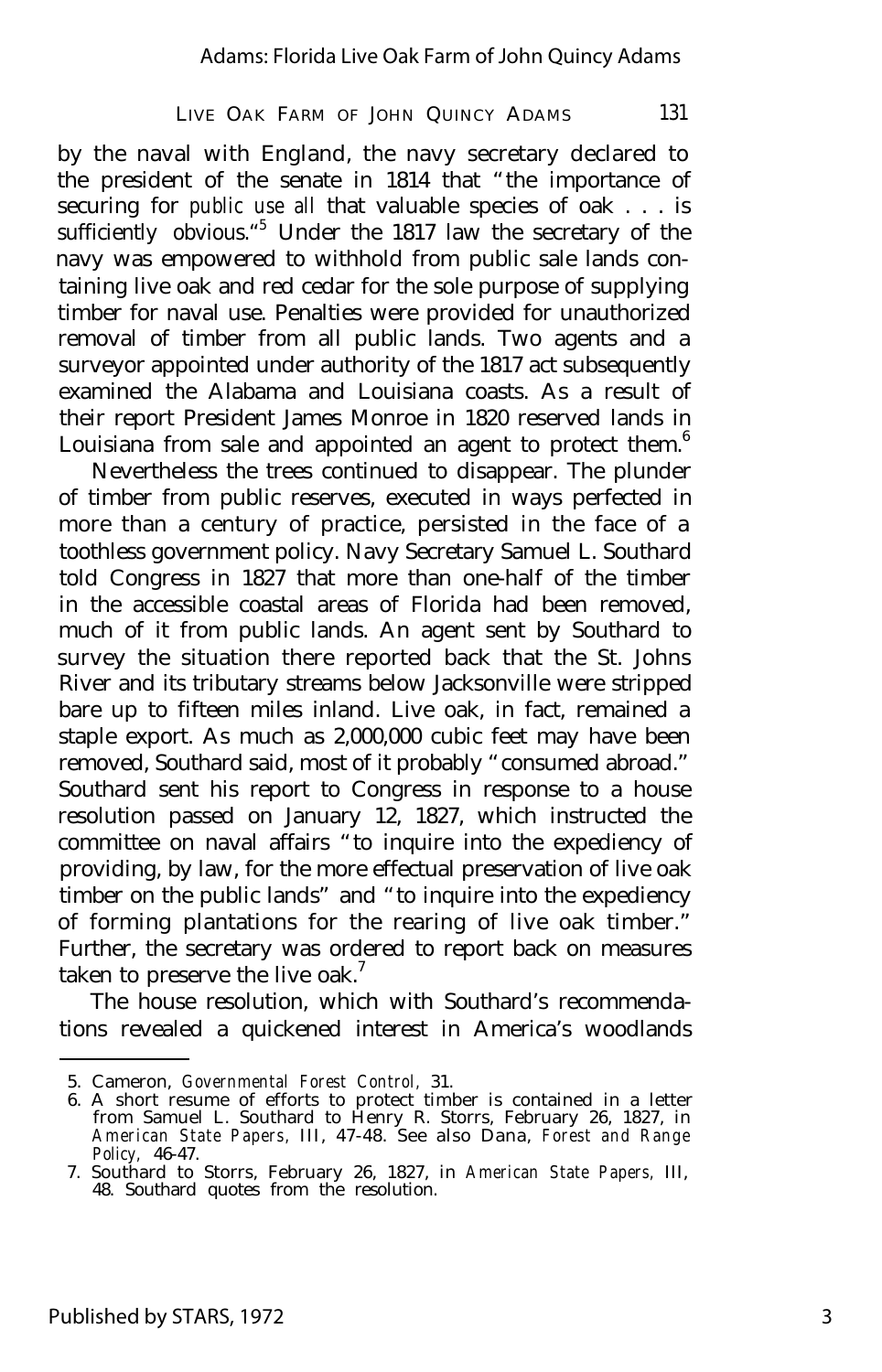that year, provided the impetus for the eventual establishment of the Santa Rosa plantation in West Florida. Joseph M. White, Florida's territorial delegate, who became a controversial figure in the venture, introduced the resolution into the house. It was not his brainchild, however. The real initiative was undoubtedly provided by President Adams, whose concern for the future of America's forests was translated into the rising tempo of activity in the navy department.

A resolution of the House of Representatives in 1826 suggesting the cultivation of mulberry trees for silkworms first drew Adams' attention to silviculture, and prompted him to begin research on the cultivation of plants and trees.<sup>8</sup> That same evening Adams confided to his diary his regret that he had in the past neglected this absorbing subject and he proposed to himself that come autumn he would start a nursery. He immediately began inquiring into the possibility of raising oaks. His diary entries for the next several days reflected his newly discovered passion. The President now directed his evening strolls through oak shrubbery from which he invariably selected various leaves and branches for closer study, and he badgered his overseas consuls to procure for him works by foreign scholars on silviculture<sup>9</sup>

Adams pestered others as well. He urged acquaintances embarking for travel abroad to inquire about foreign plants which might prove useful for his experiments. The White House gardener apparently bore the brunt of his gentle harrassment. "I ask the name of every plant I see," Adams wrote, and on every visit to the garden "inquiries multiply upon me." Letters devoted to silviculture and boxes of shrubs, plants, and acorns began arriving at the White House. So absorbed did he become that he began to neglect his evening walks, and on the occasion of one visit to the race track he even retrieved a dogwood

<sup>8.</sup> Charles Francis Adams, ed., *Memoirs of John Quincy Adams: Comprising Portions of His Diary from 1795-1848,* 12 vols. (Philadelphia, 1874-1877), VII, 121-22. "I should have commenced this project at least thirty years since," Adams wrote. See also Samuel Flagg Bemis, *John Quincy Adams and the Union* (New York, 1956), 122-23.

<sup>9.</sup> Adams, *Memoirs,* VIP, 121-23; John Quincy Adams to Charles Francis Adams, May 5, 1828, John Quincy Adams Papers, Massachusetts Historical Society.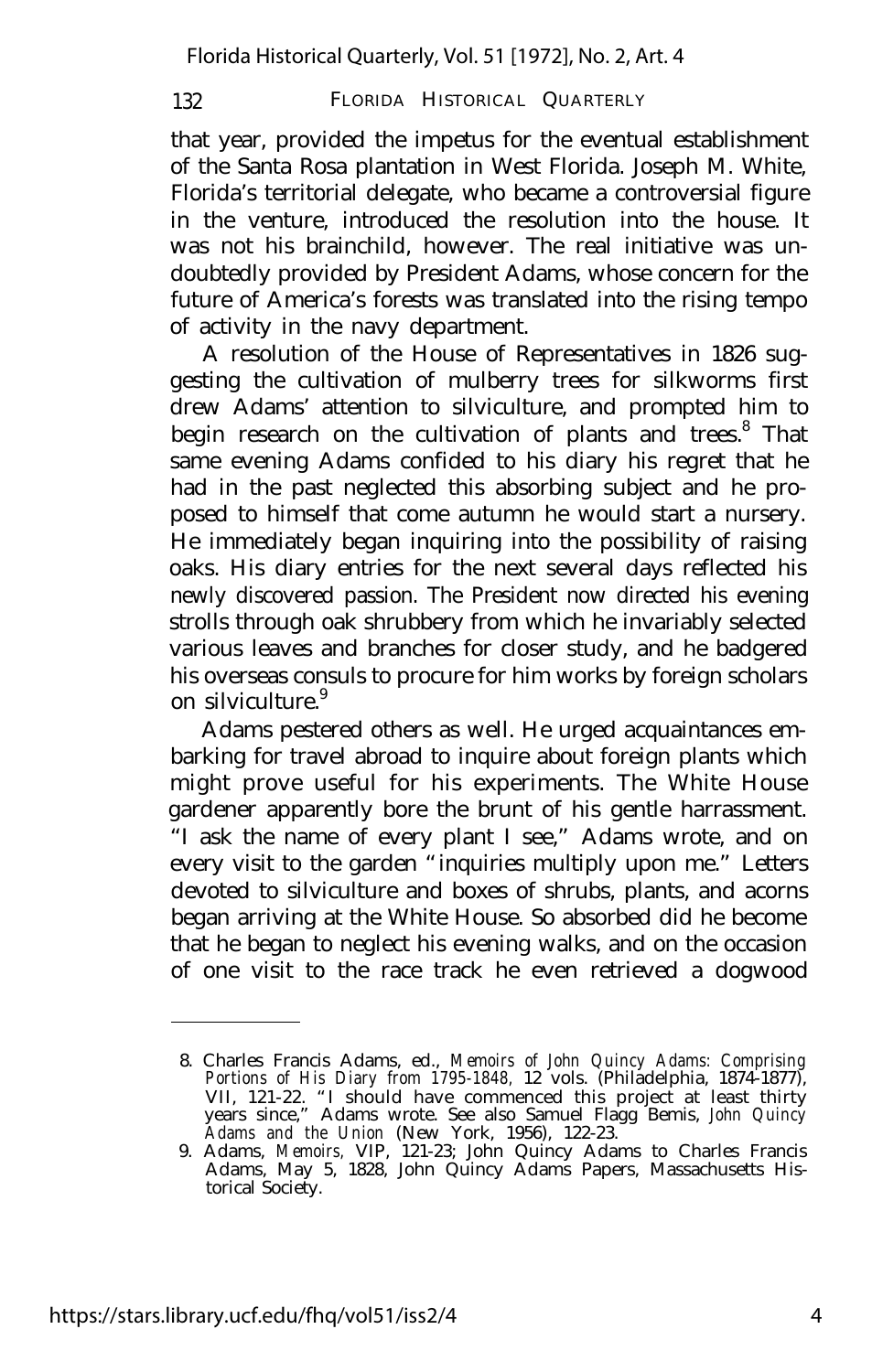blossom.<sup>10</sup> He expressed delight in the progress made by sixty cork oak plants from Spain that he had planted in the White House nursery, and he mentioned receiving plants and seeds from as far away as Brazil and Morocco. $11$ 

The depth, sincerity, and purpose of Adams' feeling for the conservation and replenishment of America's plants and trees has been largely overlooked by historians and biographers. He regarded his labors as more than a congenial hobby; they served as a legacy for his country. By devoting all his leisure moments to his plants, he wrote his son George, "I think I am answering the great ends of my existence." He doubted that even a lifetime was enough to realize the "lasting public benefits" to be derived from the work. "I am observing the operations of nature, with a view to ascertain some of her laws, and the ultimate object is to preserve the precious plants native to our country from the certain destruction to which they are tending.  $\ldots$  .  $\overset{6}{\ldots}$ 

Adams nursed a lurking anxiety lest his passionate devotion to plants die with him. He endeavored gently in touching letters to his sons to persuade them to adopt his own interest, feeling he had too little time remaining in life to complete his experiments. He impressed upon George that his work would "prove abortive unless one or more of my sons can partake of my feelings, and acquire a relish for the occupations which the cultivation of long-lived trees require."<sup>13</sup> He likewise recognized the ultimate necessity of awakening the American people to the urgency of preserving and restoring the nation's forests. Although plant cultivation was one of the most important branches of political economy, he noted, it received scarcely any attention in this country. The powerful nations of Europe devoted voluminous legislation to the subject and accorded close ministerial supervision to plant cultivation, but this country had almost totally neglected it. In a revealing passage he wrote Charles:

<sup>10.</sup> Adams, *Memoirs,* VII, 262, 267-68, 288. See also Adams' Letterbook, Adams Papers, for the year 1827.

<sup>11.</sup> John Quincy Adams to Charles Francis Adams, May 28, 1828, Adams Papers.

<sup>12.</sup> John Quincy Adams to George W. Adams, July 1828, *ibid.*

<sup>13.</sup> *Ibid.*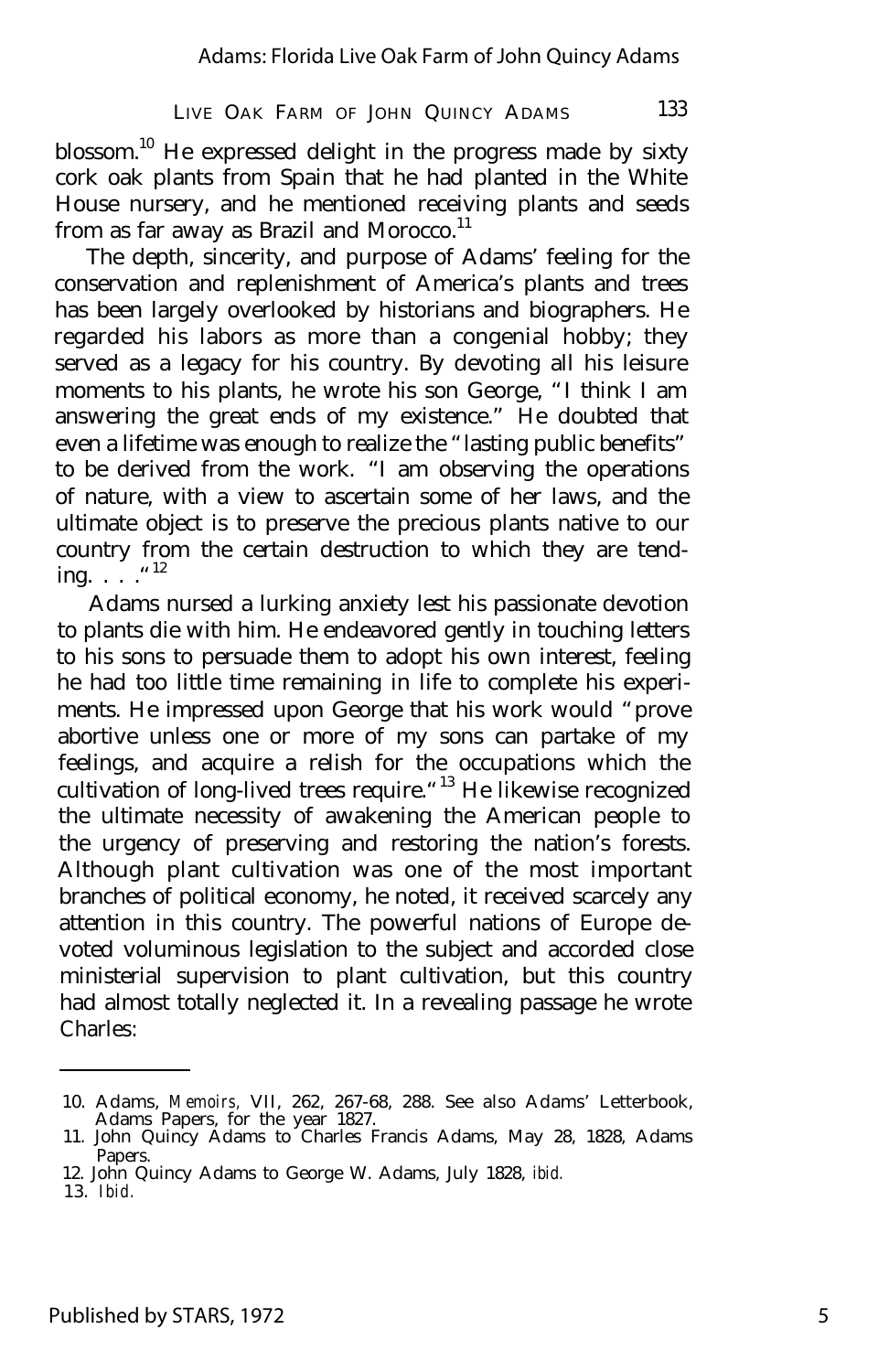Florida Historical Quarterly, Vol. 51 [1972], No. 2, Art. 4

134 FLORIDA HISTORICAL QUARTERLY

My purpose is as far as may be in my power to draw the attention of my countrymen to it. In my public station I have taken such measures as were practicable to stir up the spirit of Congress to some estimation of its importance. Without much success. I am convinced that the object must be pursued systematically, and that to accomplish a result worthy of the conception more than one life must be devoted to it.<sup>14</sup>

Adams pursued his plant studies and experiments with a desperate intensity, refurbishing his spirits in the nursery when the burdens and cares of office depressed him. But he remained ever conscious of the practical side of his hobby. "I shall plant, if at all, more for the public than for myself," he said at the outset.<sup>15</sup> Thus he concentrated his efforts upon raising the kinds of trees that could replenish woods depleted of useful timber. "My passion is for hard, heavy, long-lived wood, to be raised from the nut or seed— requiring a century to come to maturity and then to shelter, shade or bear Columbia's thunder o'er the deep for one or two centuries more." The forest he would plant could no longer serve him in life, he wrote Charles, but from it "your great grandson may bend the knees of a three decker to supply the place of the *Pennsylvania,* now on the stocks at Philadelphia." His intention was never "mere trifling." He wanted to develop some sort of affirmative project to put his experiments to a practical use. $16$ 

The recommendations that Navy Secretary Southard submitted to Congress in company with his report embodied just such a project. Declaring that the great importance of the future wants of the navy compelled it "to use all means in our power to obtain, preserve, and increase" the supply of timber, Southard suggested the adoption of four significant measures: the purchase of valuable tracts of land containing good quality timber adjacent to navigable waters; legislative provisions to strengthen the executive's power to reserve, survey, and protect timberlands in Florida and Louisiana; the planting of trees upon

<sup>14.</sup> John Quincy Adams to Charles Francis Adams, May 11, 1828, *ibid.*

<sup>15.</sup> Adams, *Memoirs,* VII, 121.

<sup>16.</sup> John Quincy Adams to Charles Francis Adams, April 20, 1828, Adams Papers; Adams, *Memoirs,* VII, 323-24.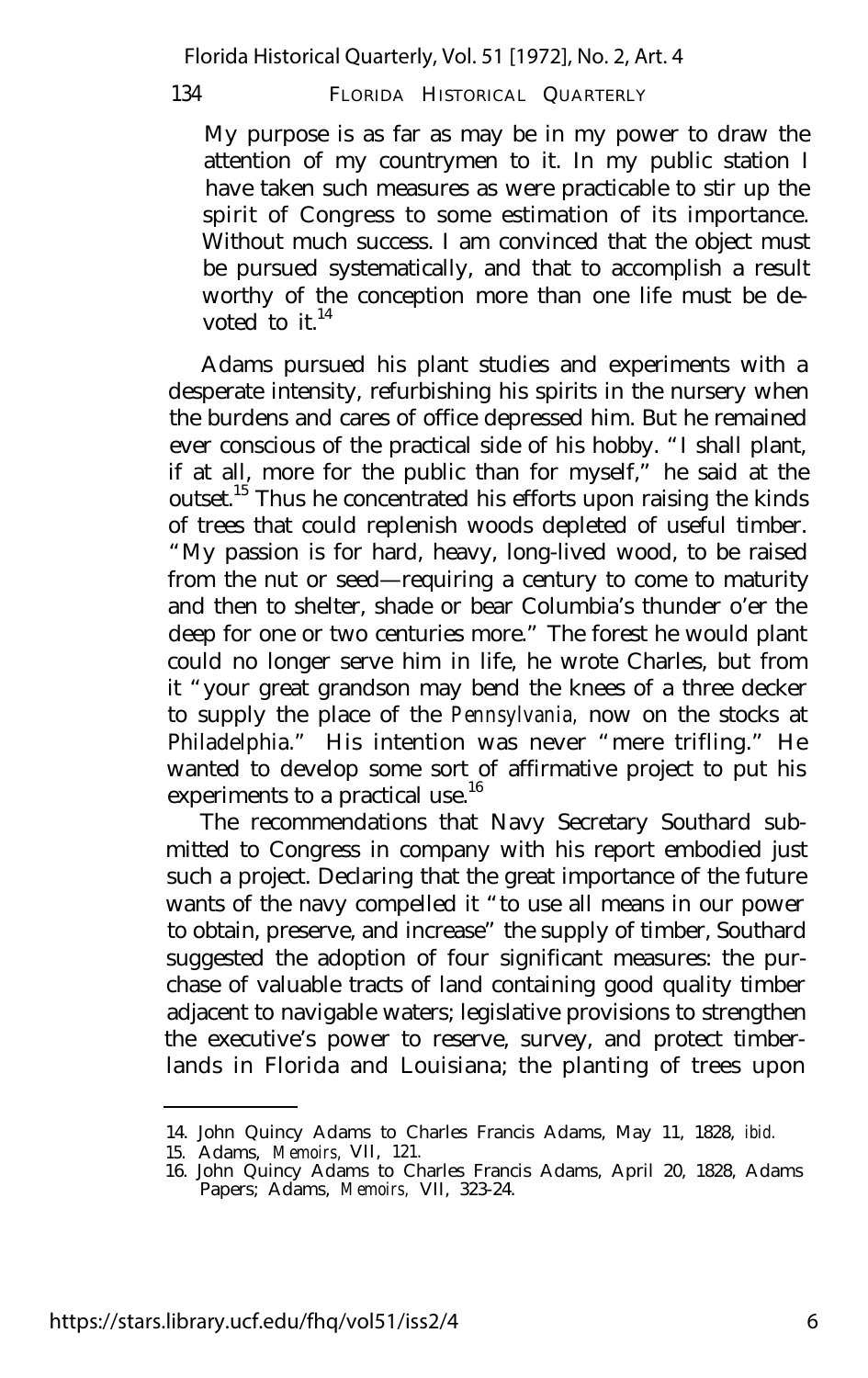government lands, probably the two islands off the Georgia coast or near the navy yard at Pensacola; and finally, the preemptive purchase of timber from individuals owning private stands before they were sold elsewhere or destroyed. He said that if this timber were not immediately used it could be stockpiled for the future when its quality would have improved through seasoning.<sup>17</sup>

Months before he approached the Congress, Southard had moved to implement his recommendations. In the summer of 1827, he dispatched two agents to examine and survey lands in West Florida for a favorable live oak plantation site. In December he informed President Adams that a large tract adjoining the navy yard at Pensacola had been selected and that he had ordered the commandant to begin planting live oaks.<sup>18</sup> The secretary made his choice against the recommendations of his two agents, who reported to him in November that the peninsula extending between Pensacola Bay and Santa Rosa Sound, which Southard favored, contained soil that was unsuitable for the cultivation of live oaks.<sup>19</sup> So adamantly, in fact, did Agent Thomas F. Cornell oppose the navy department's choice that Southard eventually dismissed him.

The location of Santa Rosa Sound doubtlessly influenced Southard's decision. Surrounded almost entirely by water, it afforded easy access to the heavy timber. The entire reservation near Pensacola comprised some 60,000 acres, most of it resting on unsold public lands that the government could withhold from sale under the 1817 and 1827 laws. There remained on the Santa Rosa nursery site, however, several small private holdings whose titles were originally granted by the Spanish government. Southard requested authority from Congress to purchase those tracts, amounting perhaps to 3,000 acres, and simultaneously began efforts to clear the titles. Months of tortuous legal effort were required to remove the old claims and insure transfer of title to the government. Joseph White, who in addition to being Florida's territorial delegate was a close associate of President

<sup>17.</sup> Southard to Storrs, February 26, 1827, in *American State Papers,* III, 49.

<sup>18.</sup> Report of the navy secretary to the President, December 1, 1827, in *ibid.,* III, 931. He also ordered some timber lands in Alabama and Louisiana withheld from sale.

<sup>19.</sup> Report of Charles Haire and Thomas F. Cornell, November 12, 1827, in *ibid.,* III, 944.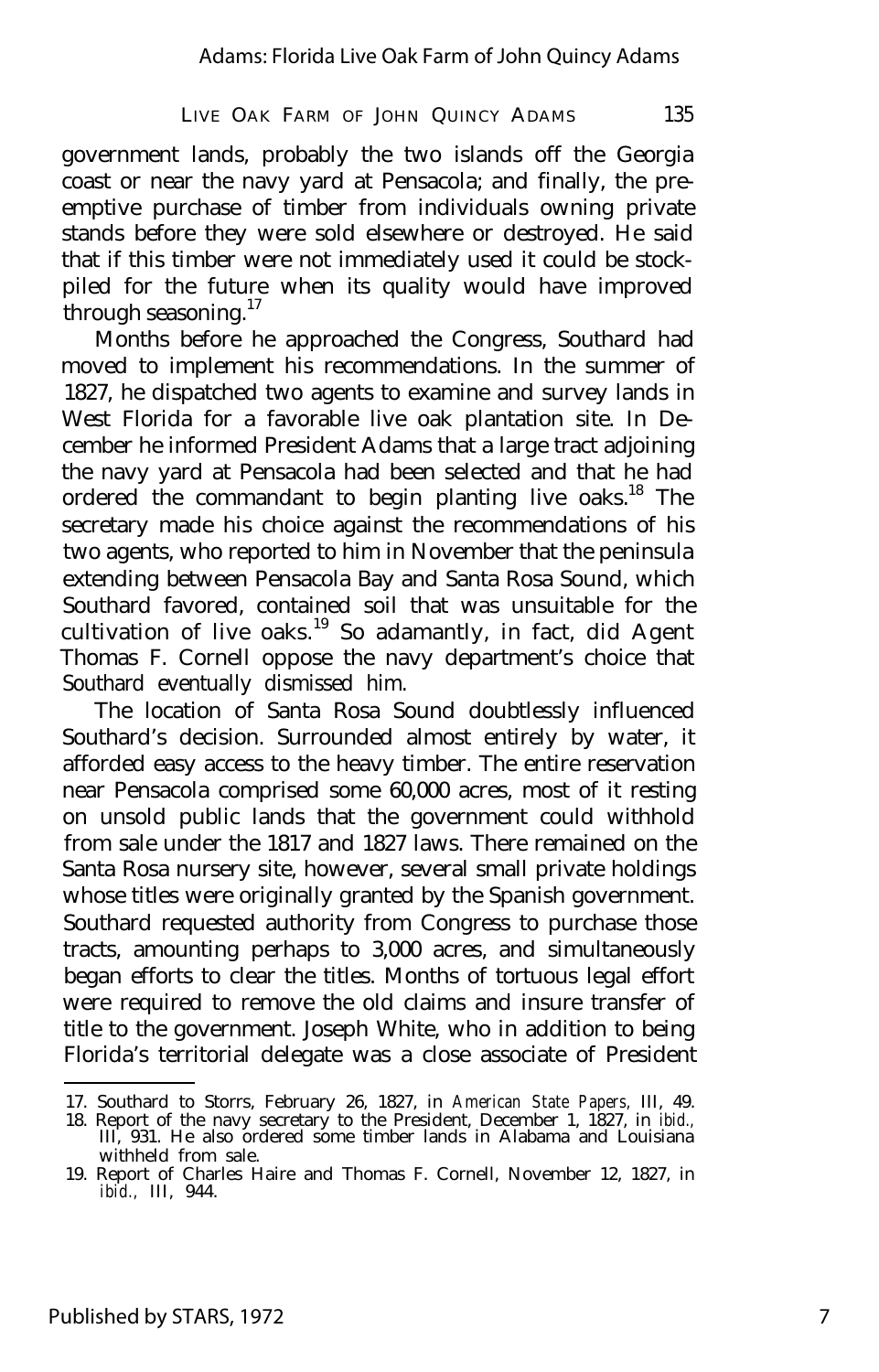Adams and Secretary Southard, played a principal role in the transactions as the legal agent for both the landowners and the government. In most cases he acted as an intermediary to facilitate the transfers of deed, buying the land in Florida and selling it in Washington. If White profited he did not gain much, surely not enough to compensate him for his extensive efforts or to warrant the severe censure that members of the succeeding administration cast upon him and the Santa Rosa project. The sum that the navy department spent to purchase the land and provide for the plantation's facilities did not exceed that which the Congress authorized, and despite attempts by Jackson's officials to prove otherwise it appears that the government got a fair bargain.<sup>20</sup>

Most of the land on Santa Rosa Sound that the navy department purchased belonged to Henry Marie Brackenridge, district judge, country squire, author, close friend of Joseph M. White, and a tree enthusiast in his own right. A native of Baltimore, Brackenridge had migrated westward in 1810. He flirted for a time with the Missouri fur trade, engaged briefly in law and politics in Louisiana, and returned east in 1817 in hopes of securing a diplomatic appointment. Brackenridge's knowledge of the Spanish language and law attracted the attention of Andrew Jackson, who as territorial governor of Florida employed the young lawyer in 1821 to serve as his personal secretary and translator. The governor later appointed Brackemidge *alcalde* of Pensacola and, in the following year, used his influence with President Monroe to have him named district judge of West Florida. The young judge soon acquired a country estate on Santa Rosa Sound where he could devote himself to his favorite pastime of planting trees.<sup>21</sup>

<sup>20.</sup> Southard to George McDuffie, January 29, 1828, in *ibid.,* III, 945. Cong-ress approved the expenditure of \$10,000 out of existing funds for the purchase of lands and facilities. An extract of the navy appropriation bill for 1828 is included in *ibid.,* III, 945. Joseph M. White evidently suspected his transactions would come under scrutiny for he wrote Southard on August 27, 1828: "I will be much obliged to you if you will have the account settled. I do not wish to stand on the records charged with the receipt of money, the greater part of which only passed through my hands as agent for others." *Ibid.,* III, 949. White was unquestionably an authority on Spanish and French land titles, and he had once served as a United States land commissioner. See Pensacola

*Gazette,* May 12, 1829. 21. A sketch of Henry Marie Brackenridge is included in the *Dictionary of*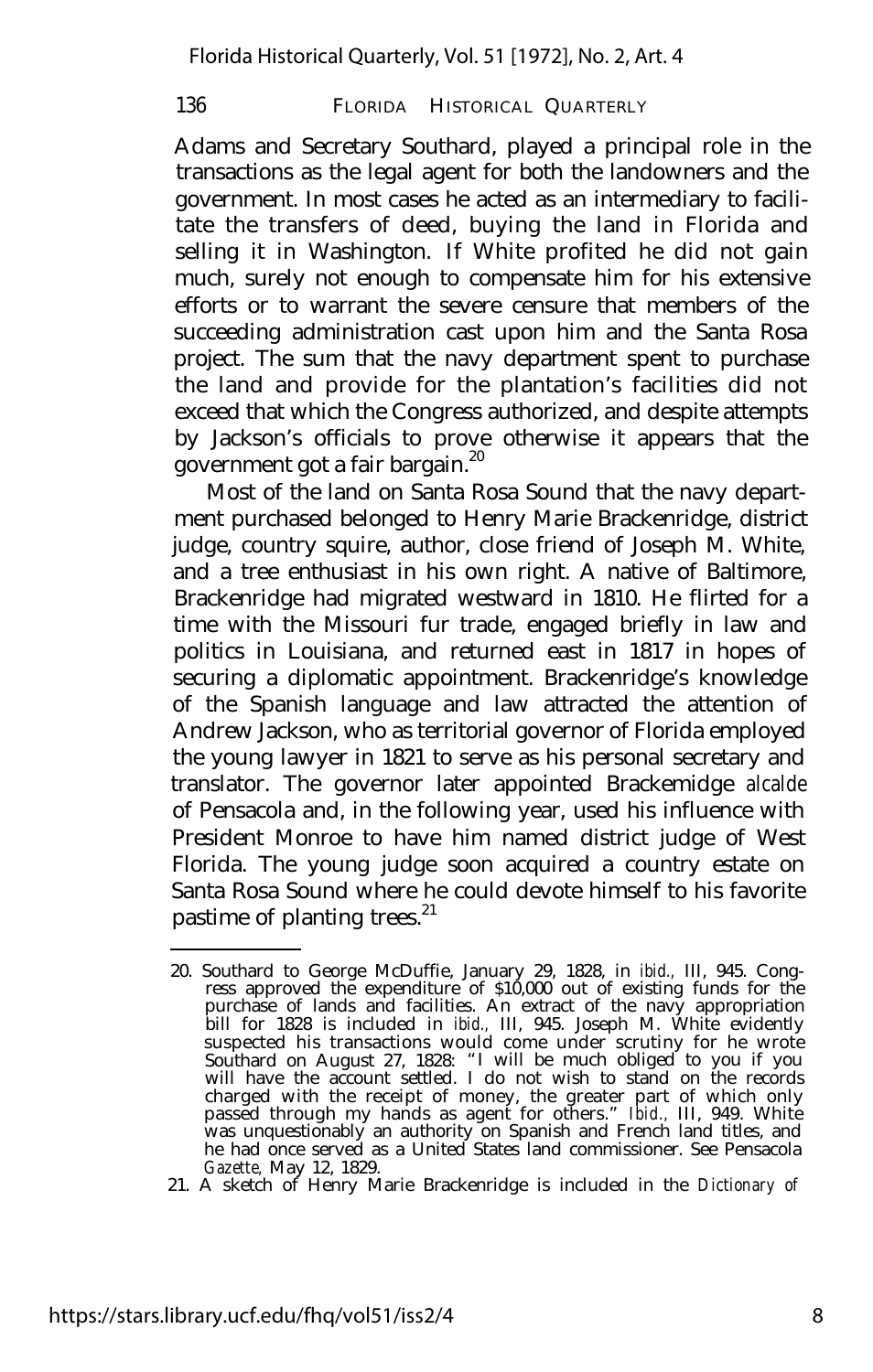In the course of his correspondence with Southard ironing out the purchase of his Santa Rosa holdings, Brackenridge disclosed his avocation and suggested that he be placed in charge of the plantation. His letters revealed a man of erudition and charm, devoted to the trees he had painstakingly raised to maturity on the sound and possessed of a considerable fund of knowledge about them. He made a disarming request that he be permitted to keep a small grove of orange trees, saying it would confer "a cheap happiness on a simple being, who, instead of pursuing the road of avarice or ambition, has preferred the cultivation of an innocent and elegant taste." As for his credentials to direct the plantation, Brackenridge wrote: "Although I do not pretend to be equal to Solomon, for this would be vanity and vexation of spirit, yet I may say, with truth, that there is no tree or shrub in this country whose history, properties, and habits I have not an acquaintance." He knew nothing of speculation nor had he any desire to sell his land to any individual. He wanted only the privilege of spending his life "amid the harmless creation of my own hands." Were he appointed superintendent, the judge informed Southard, the privilege itself would be " sufficient to compensate for the trouble."<sup>22</sup>

Brackenridge had ideas of his own on developing a live oak plantation. He thought a nursery for raising the oaks from the acorns unnecessary, because there were "millions" of young trees in the area that could be transplanted. When Southard asked him to expand on the subject, Brackenridge prepared a lengthy reply which stands as one of the first serious attempts by an American to deal with the subject of forest management. In his letter, which was published in pamphlet form in Philadelphia in 1828, Brackenridge discussed the superior qualities of the live oak, the advisability and economics of raising it in managed conditions, and the proper method of caring for the tree. The display of knowledge impressed the President, as

*American Biography,* 22 vols. (New York, 1928-1958), II, 543-44. See also Cameron, *Governmental Forest Control,* 45-46, and Jenks Cameron, "President Adams' Acorns," *American Forests,* XXXIV (March 1828), 131-34. Brackenridge had attracted attention in 1817 by writing a pamphlet urging recognition of the struggling colonies in South America. He had recommended the adoption of a foreign policy that in many respects anticipated the Monroe Doctrine.

<sup>22.</sup> Brackenridge to Southard, March 28, May 9, 1828, in *American State Papers,* III, 920-22.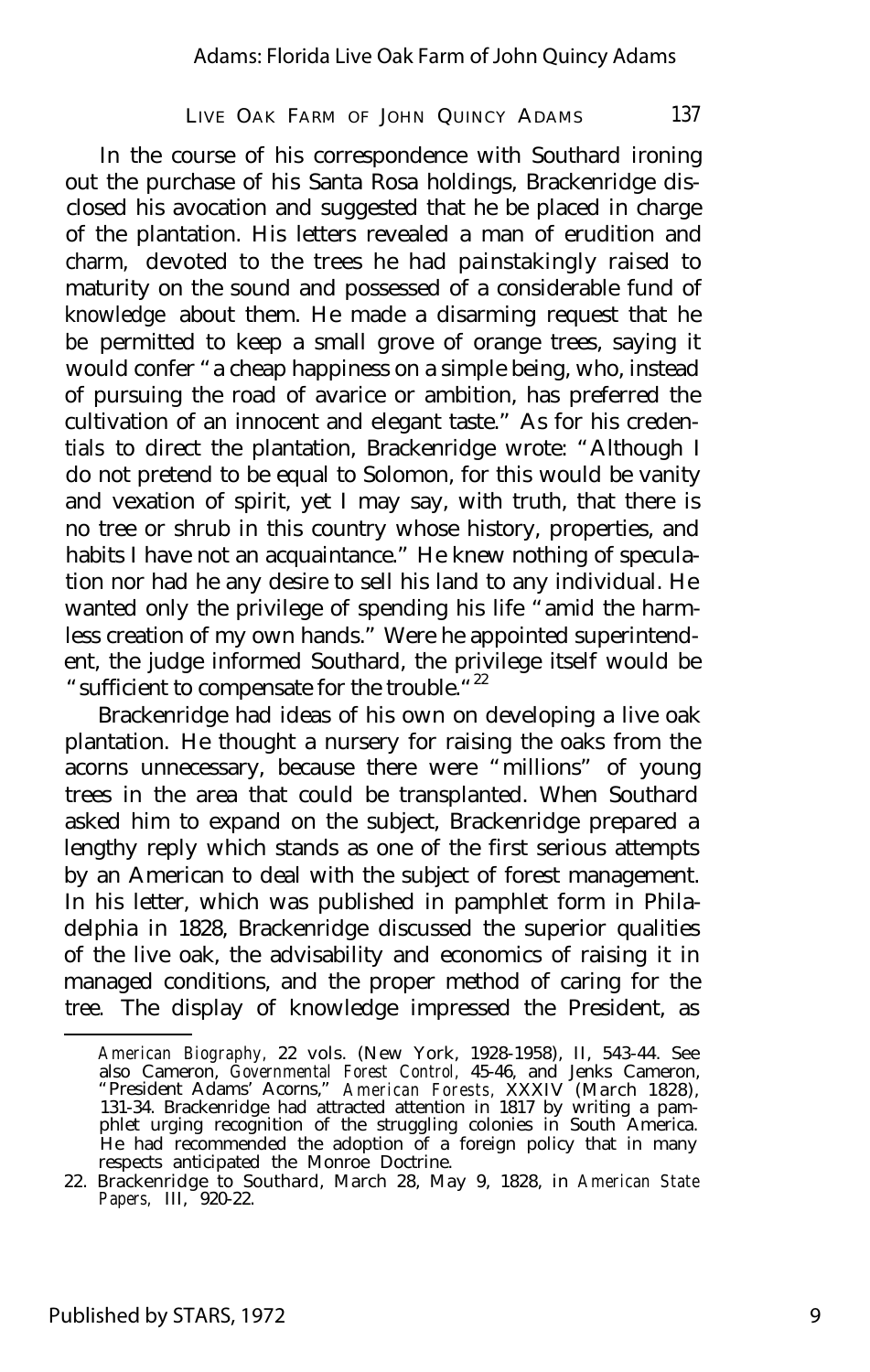Brackenridge had probably intended. Adams discussed the letter with Southard on July 5, 1828, and agreed that the judge should superintend "the exploration" of live oaks near Pensacola and employ ten to twenty men to clear, dress, and care for them. The President insisted, however, that several hundred acres be set aside to plant acorns, explaining that he wanted the live oak to be observed growing to maturity since its "natural history . . . has many singularities. "23

Brackenridge's letter of appointment, which for some obscure reason was not dispatched until December, instructed him to begin to clear the ground, plant young trees, and select an area for an experiment on growing oaks from acorns. Within two months the judge had fifteen laborers diligently erecting facilities and clearing ground in preparation for the replanting of young live oaks. Over the course of the next several years the experiment showed encouraging progress, which the overseer faithfully charted in quarterly reports to the navy department.<sup>24</sup> Adams referred to the plantation in his last annual message in December, noting that under the act of March 3, 1827, arrangements had been made for the preservation and reproduction of live oak timber.<sup>25</sup>

Unfortunately, the venture was never given a fair chance of permanent success. Even as he signed Brackenridge's appointment, Adam's days in office were numbered. The following March the uncompromising Andrew Jackson took office by virtue of his election in the bitter campaign of 1828. The new Presi-

<sup>23.</sup> Brackenridge to Southard, March 24, 1824, in *ibid.,* III, 921. Brackenridge's letter from which the tract was drawn is dated June 1, 1828, in *ibid.,* 922-25. A comment on its significance is found in Cameron, *Governmental Forest Control,* 49-50. Adams' statement is found in his *Memoirs,* VIII, 51.

<sup>24.</sup> Brackenridge was also authorized to take all "necessary" measures to prevent fires and keep out trespassers, both deadly enemies of the live oak. He received a salary of \$400 a year and could hire an overseer at a salary of \$500 a year. Southard to Brackenridge, December 6, 1828, in *American State Papers,* III, 946. While the entire reservation consisted of 60,000 acres, the actual plantation was only about 4,000 acres, 300 of which were seeded with acorns. Brackenridge estimated that it might hold 300,000 trees. Brackenridge to Southard, June 10, 1828, in *ibid.,* III, 925. See also the quarterly reports in *ibid.,* III, 928-31. The overseer even included the precise number of trees on the reservation, arranged by categories of sizes.

<sup>25.</sup> James A. Richardson, ed., *A Compilation of the Messages and Papers of the Presidents, 1789-1897,* 20 vols. (Washington, 1897-1917), II, 418.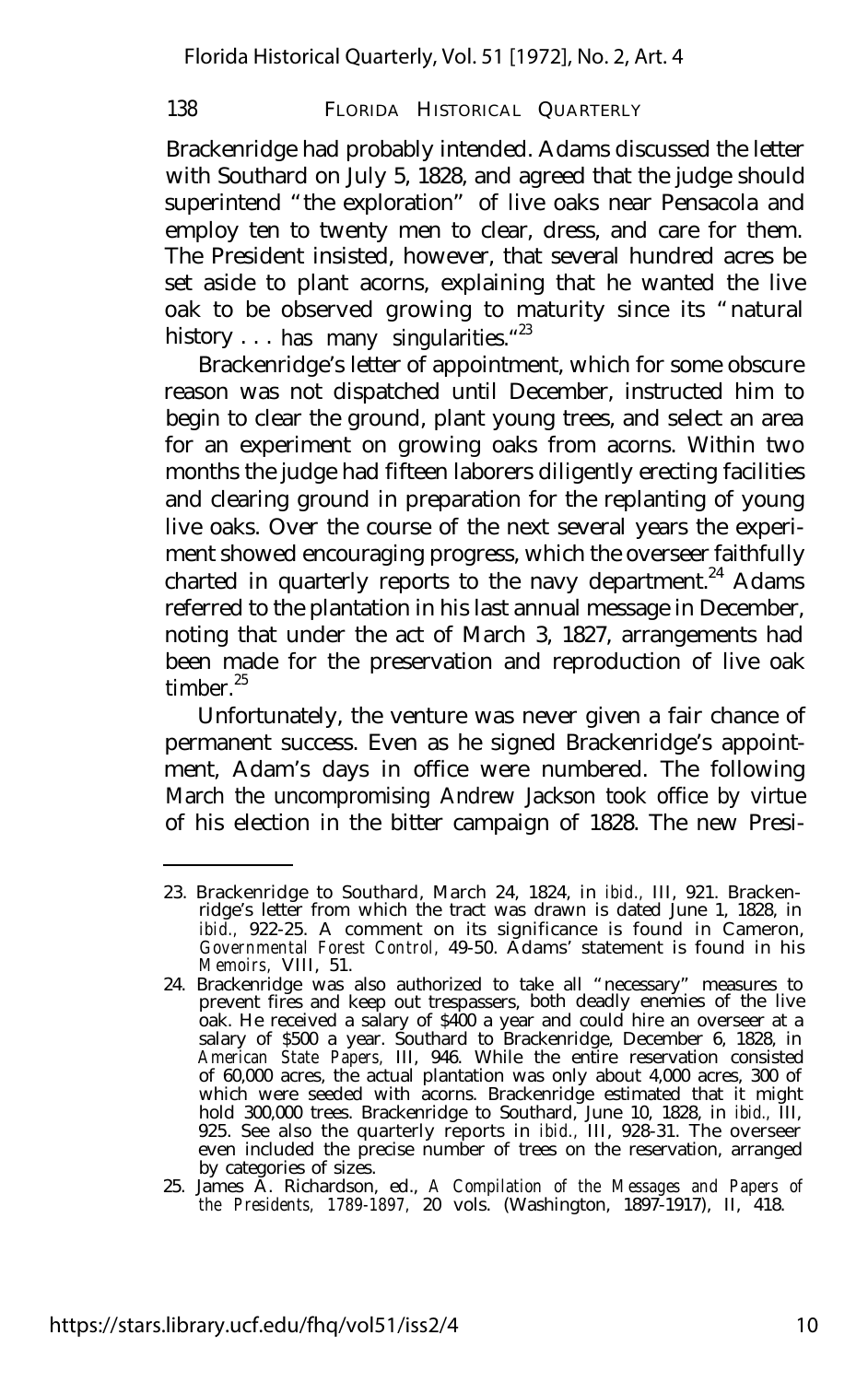dent and his followers took a dim view of the government's engaging in economic activities and were eager to uncover evidence to substantiate the charges of corruption hurled against Adams during the campaign. Before he was in office one month, Southard's successor, John Branch, ordered all operations at Pensacola suspended pending a report from an investigating team of navy commissioners on its way to Florida.<sup>26</sup>

Branch was determined to extinguish the Santa Rosa experiment. The former agent to West Florida whom Southard had fired, Thomas F. Cornell, provided him with ammunition in a letter which charged, in effect, that Santa Rosa was a fraud. Nine thousand dollars of the public treasure had been spent on three "miserable and worthless" tracts of land that were not worth "nine thousand cents."<sup>27</sup> The President of the board of navy commissioners, Commodore John Rodgers, thought otherwise. Following a visit to Santa Rosa, Rodgers submitted a report to Branch that presented no evidence of fraud, but suggested in general that the project was what it had been represented to be. In his 1829 annual report, Branch ignored Santa Rosa entirely, but he did propose to substitute a marine force for the agent system to police the live oak standing on public lands, which he said was being carried off by "the unprincipled of all nations." Since Adams and Southard no longer held public office, Branch and his accomplice, Fourth Auditor Amos Kendall, could attack them only by inference. Brackenridge was not so fortunate. Branch variously threatened to suspend the project, withhold the judge's pay, cut off supporting funds, and, in an ignominious gesture, he took away Brackenridge's beloved orange trees. The judge's pathetic protests fell on deaf ears.<sup>28</sup>

Santa Rosa died a lingering death. Not before August 30, 1830, did Branch finally announce a terminal date for operations, which he set for January 18, 1831. In his annual report for 1830, the secretary charged that the Adams administration had exceeded its authority by ordering trees to be planted, since the act of March 3, 1827, provided only for the preservation of

<sup>26.</sup> John Branch to Brackenridge, April 7, 1829, in *American State Papers,* III, 926. Branch was later (1843-1845) territorial governor of Florida.

<sup>27.</sup> Thomas F. Carroll [sic] to the secretary of the navy, July 16, 1829, in *ibid.,* IV, 939.

<sup>28.</sup> John Rodgers to the secretary of the navy, July 3, 1829, in *ibid.,* III, 943; Brackenridge to Branch, July 6, 1829, in *ibid.,* III. 927.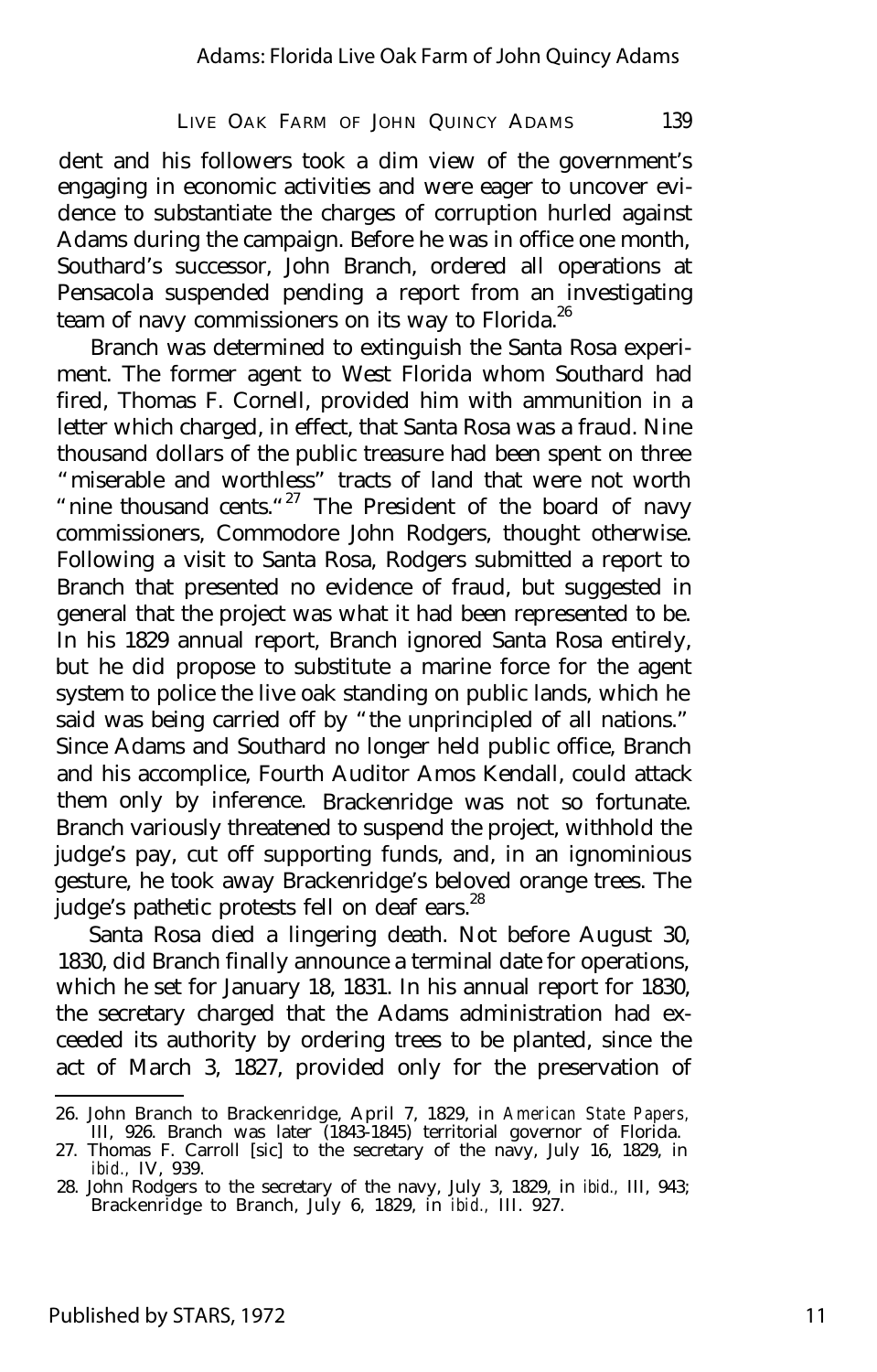timber and not for the cultivation of trees or the purchase of lands. Branch also hinted strongly that the action had been designed to benefit certain individuals.<sup>29</sup> At the instigation of an angered Joseph White, the Congress thereupon called up the correspondence pertaining to the venture. White, meanwhile, solicited testimony from several agents who were familiar with the area, and informed an incensed John Quincy Adams of developments. The former President attributed Branch's actions to a "malicious pleasure of destroying everything of which I had planted the germ, and the base purpose of representing as wasteful prodigiality the most useful and most economical expenditures." Adams concluded in his diary:

The plantation both of young trees growing when I commenced it and of those from the acorn which I had caused to be planted is now in a condition as flourishing as possible and more than a hundred thousand live oaks are growing upon it. All is to be abandoned to the stolid ignorance and stupid malignity of John Branch and his filthy subaltern, Amos Kendall $30$ 

After perusing the documents, the Congress itself was either unable to come to a decision or preferred to avoid one. It ignored entirely Branch's charges of financial malfeasance, and ended up by suggesting that the government examine the matter further. In its report the house naval affairs committee did take a decisive stand on halting the continuing plunder of the public forests by recommending an extension of the penalties provided in the act of March 1, 1817, to protect all timber on any lands acquired for naval purposes. The Congress went far beyond this recommendation, however, and passed an act forbidding the cutting of all trees on all public lands. That 1831 law and the few lands the government purchased near Pensacola are all that remain of the Santa Rosa experiment.<sup>31</sup>

<sup>29.</sup> Cameron, *Governmental Forest Control,* 55.

<sup>30.</sup> Adams, *Memoirs,* VIII, 322-23.

<sup>31.</sup> The supreme court upheld the application of the act to all public lands, and it remains today the basic law governing timber trespass. See Dana, *Forest and Range Policy,* 53.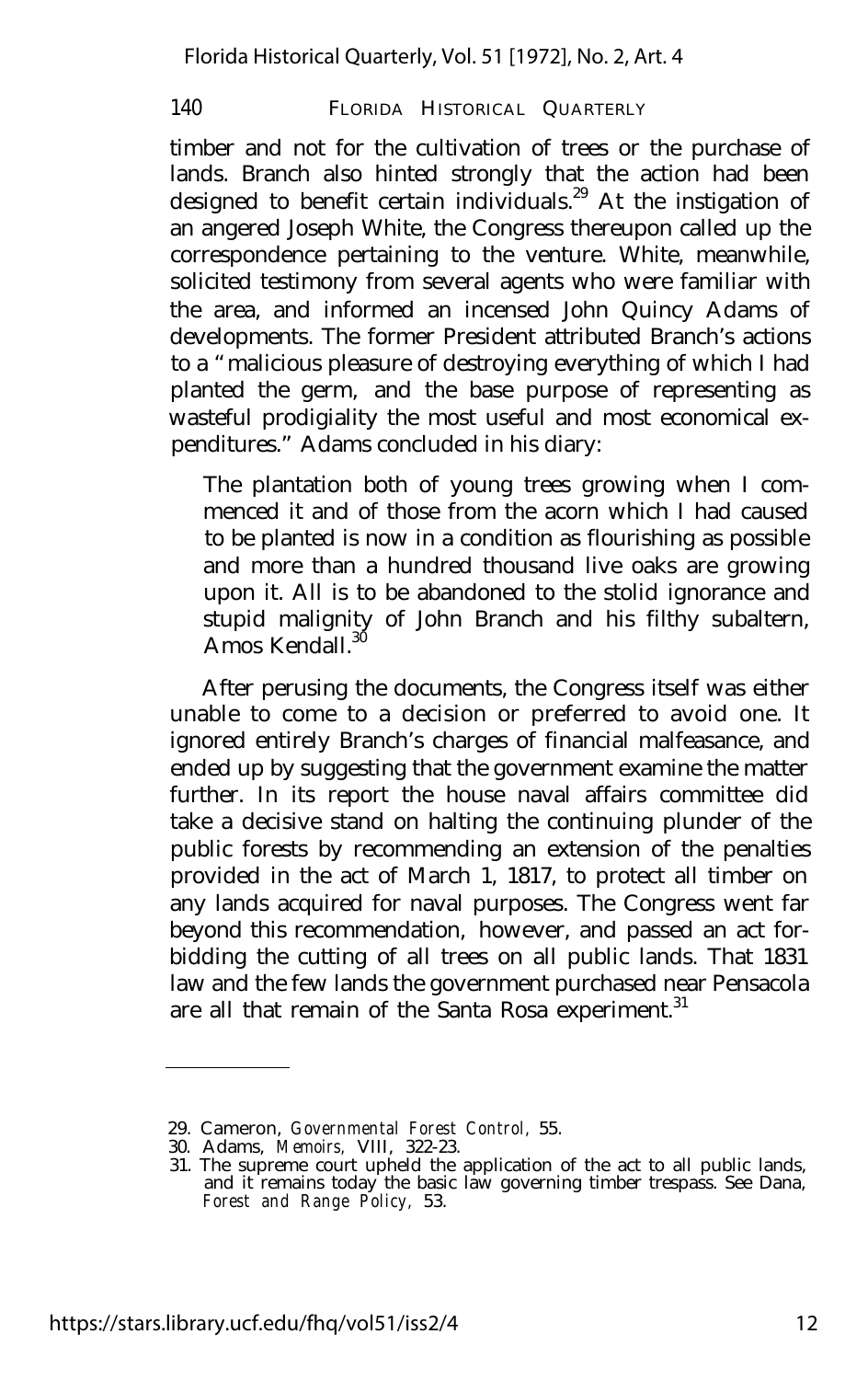The congressional action made it evident that concern for the preservation of natural forestland extended beyond a clique within the Adams administration. To still criticism that he had abandoned measures to protect the woodlands, Branch labored energetically in the early months of 1831 to perfect his marine agent plan, which envisaged naval patrols along coasts and rivers adjacent to government preserves. He had little time, however, for in May of that year Levi Woodbury replaced him as chief of the navy department. The new secretary was inclined to proceed more cautiously in matters. Sensing this, White and Brackenridge renewed their efforts to salvage the live oak, focusing their attack on Branch's marine agent scheme, which White characterized as a "pretence" to save the tree and an extravagant and useless endeavor.<sup>32</sup>

The congressional investigation had given Santa Rosa a new lease on life. Working now without pay, Brackenridge continued to supervise the care of the thousands of young live oaks flourishing on the plantation. He outlined for Woodbury, as he had for Southard three years earlier, the advantages of cultivating the trees.<sup>33</sup> Brackenridge and White made their point. Woodbury discontinued the marine agent patrols and promised a more efficient protective system. On the other hand he also indicated that he would not expand the Santa Rosa venture, despite the favorable recommendation of General John Clark, whom Woodbury had sent to West Florida on yet another investigative mission. Clark had advised that the experiment be continued.<sup>34</sup>

John Branch returned to the Congress where he and White continued to snipe at each other, but Brackenridge quit the battle when his term as district judge expired in January 1832. He left Florida an embittered man and retired to his family home in Pennsylvania. Woodbury turned the plantation over to the commander of the navy yard with orders simply to preserve what the judge had started. No more live oaks were planted, and the experiment languished.<sup>35</sup>

John Quincy Adams never abandoned his plants. To the close

<sup>32.</sup> White to Levi Woodbury, October 23, November 4, 1831, in *American State Papers,* IV, 112, 118.

<sup>33.</sup> Brackenridge to Woodbury, July 27, 1831, *ibid.,* IV, 119. 34. John Clark to Woodbury, December 4, 1831, in *ibid.,* IV, 107-08.

<sup>35.</sup> Jenks Cameron, "Who Killed Santa Rosa?" *American Forests,* XXXIV (May 1928), 263-66.